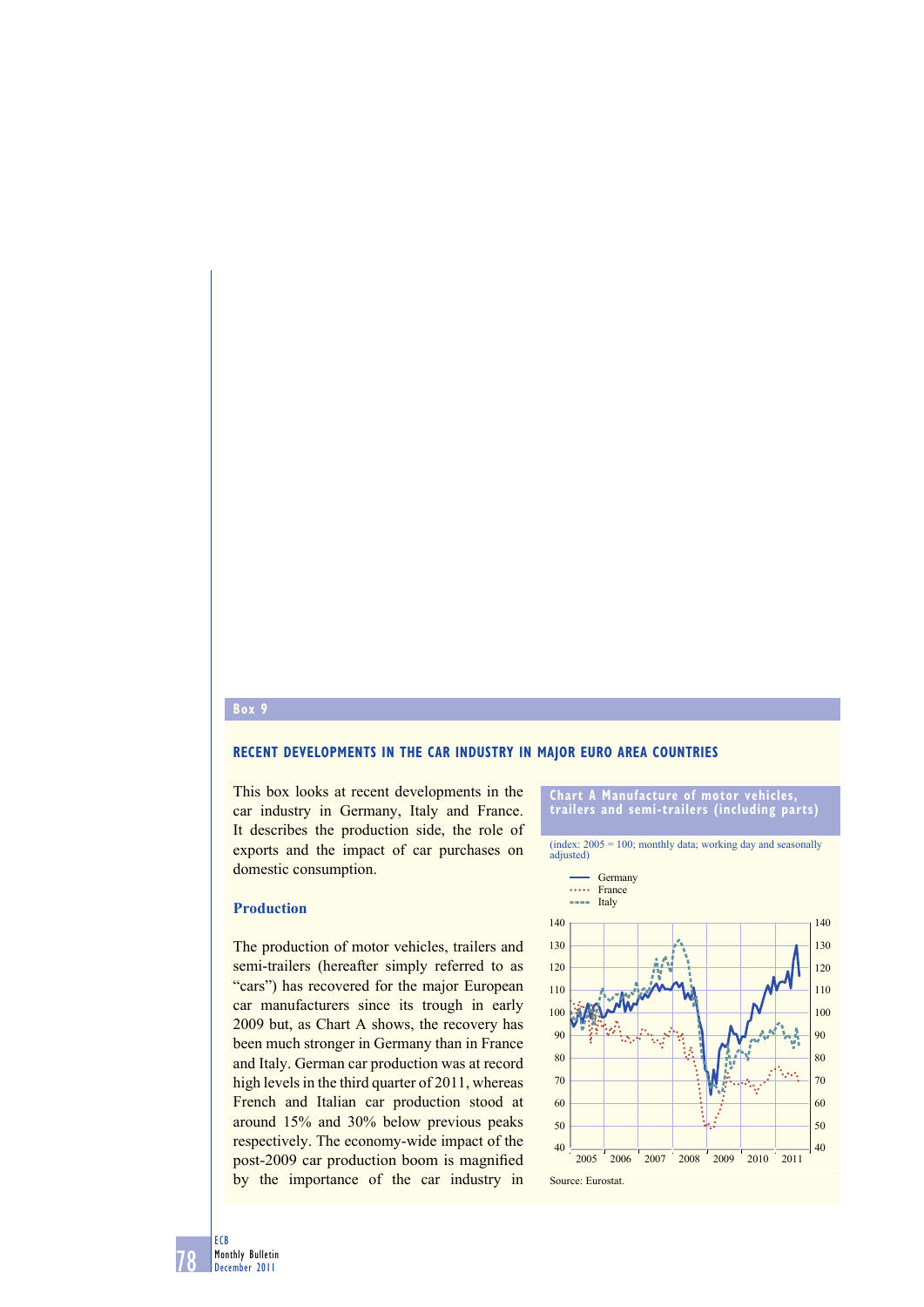### **ECONOMIC AND MONETARY DEVELOPMENTS**

Output, demand and the labour market

Germany. Car production constitutes a larger share of total manufacturing production in Germany than in France and Italy (the available shares for 2005 were 13% for Germany, compared with 8% for France and 5% for Italy).

# **Exports**

Looking at the recovery in car exports from their trough in early 2009, a similar picture emerges as for car production. Total car exports from Germany have recorded new highs in 2011, whereas car exports from France and Italy have been about 45% and 40% below previous peak levels, respectively (see Chart B). The strength of German exports is largely due to extra-EU exports. Indeed, in 2011 extra-EU exports exceeded the peak level of 2007 by more than 30% in Germany. The table provides some insights into the underlying reason for the

**and semi-trailers (including parts)**  $(index: 2005 = 100; monthly data; three-month moving averages;$ easonally adjusted) 180 180 **Germany** \*\*\*\*\* France  $---$  Italy

**Chart B Exports of motor vehicles, trailers** 



comparatively strong extra-EU car export performance of Germany. In 2010 Germany had the highest share of extra-EU car exports in total exports (almost 50%), with the main trade partners being the United States and China, each having a share of around 10%. In France and Italy, the shares of extra-EU car exports are only about 20% and 30% respectively.

With regard to China being an important and growing car export market, Chart C shows that Germany has been the main beneficiary of increasing car exports to China. From 2008 to 2010 the volume of German car exports (including parts) to China increased by more than 200%. In 2011 Germany's share in the value of total car imports into China has amounted to 60%, compared with a cumulative share of around 4% for France and Italy. By 2010, in addition to exports of finished cars, German car manufacturers were producing an increasing number of cars abroad. For German car manufacturers, one of the main external locations for car production is China, where they made more than 1.5 million cars in 2010.

## **Domestic consumption**

Car purchases do not generally shape overall domestic consumption in the three

#### **Chart C Imports of motor vehicles (including parts) for final assembly into China**